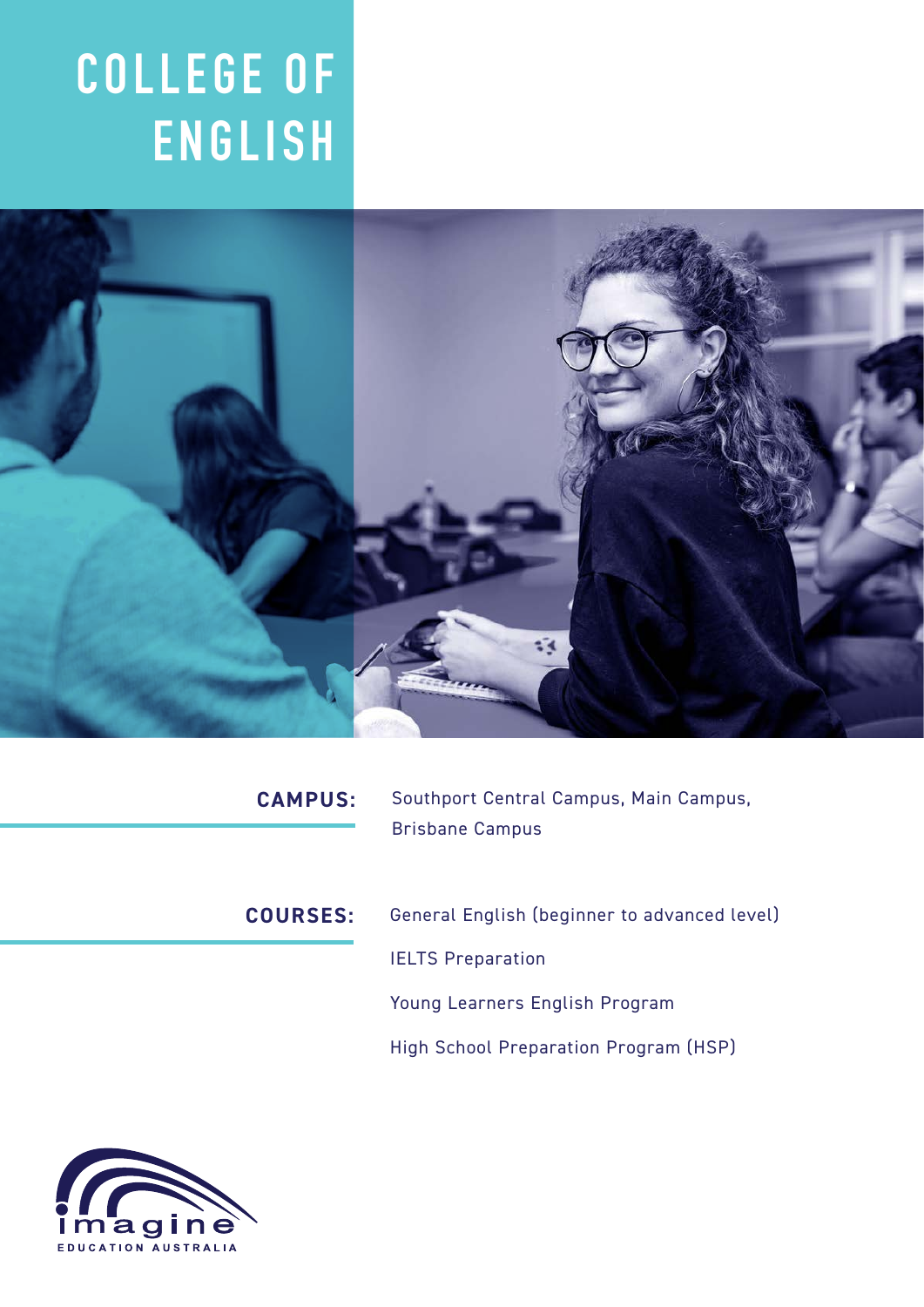# **A B O U T O U R C O L L E G E OF ENGLISH**

Imagine Education is a top choice for students who want to study and improve their English language skills whilst living in beautiful Australia.

Imagine Education offers students modern learning environments and classrooms equipped with the latest in interactive whiteboard technology. Our world-class teaching staff are dedicated to our students' learning and development, and our smallclass sizes mean students are given important individual attention. At Imagine Education we are committed to helping our students master the English language and we follow the CEFR assessment system used throughout the world as recommended by NEAS. We encourage our students to practice their language skills in the real world and we offer a range of activities and excursions to compliment



We offer a number of English courses at Imagine. These include IELTS and General English courses at both our Brisbane Campus and our Southport Central Campus on the Gold Coast, and High School Preparation and Young Learners Programs for our younger English learners at our beautiful Main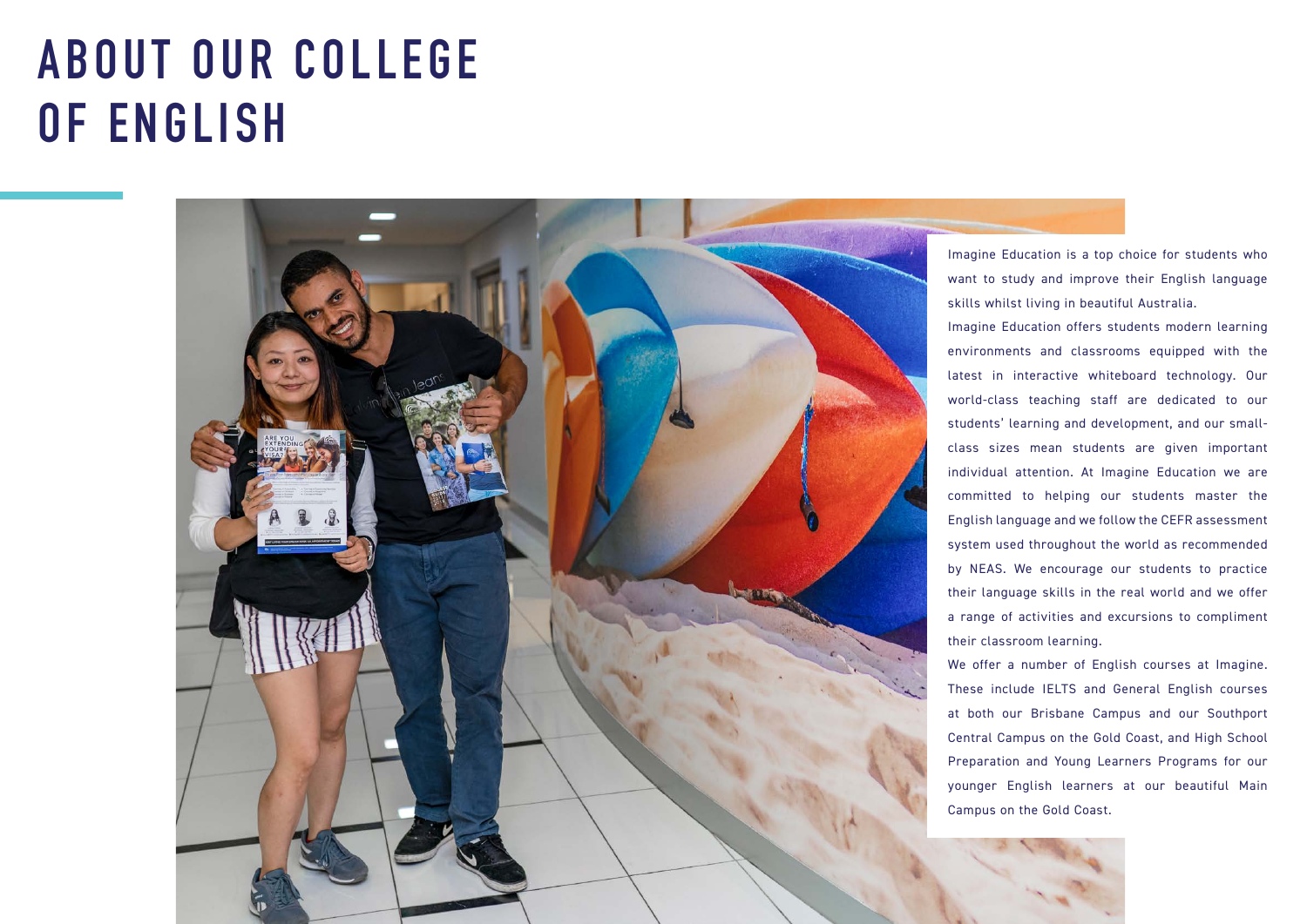# **G E N E R A L ENGLISH**



**CRICOS CODE: COURSE LENGTH: CAMPUS:**

056501E 1-60 weeks Southport Central Campus, Brisbane Campus

All English language students will be tested and placed in a class at their level upon arrival at Imagine Education Australia. Imagine Education Australia will determine the grades you receive in your course based on your progress.

This course will give you the confidence and skills to communicate in everyday English. It is designed to develop and improve English language skills such as speaking, reading, writing, and listening. Classes are graded from beginner to advanced levels, meaning you can comfortably build on your English language knowledge starting from functional English right through to more academic English. Our world-class trainers are dedicated to your success and course delivery is fun, modern, active, and challenging. Your classroom learning is complimented with weekly activities and excursions, that are especially designed to take your learning into real-world environments.

Our General English course is offered at our Brisbane Campus in vibrant Brisbane City and our Southport Central Campus in the sunny Gold Coast. These campuses offer modern facilities and every classroom is fully-equipped with the latest in interactive whiteboard technology.

Join us and learn English in beautiful Australia with students from all over the world!

### **OVERVIEW ENTRY REQUIREMENTS**

"I really like the General English course here at Imagine. I have learnt so much and my teacher is really supportive and pushes me to be my best. My advice for other international students would be to have a positive mindset, always help each other, and absorb all the information you can while you are here!"

### **STUDENT TESTIMONIAL**



**Ian Philipe Durham Panama General English**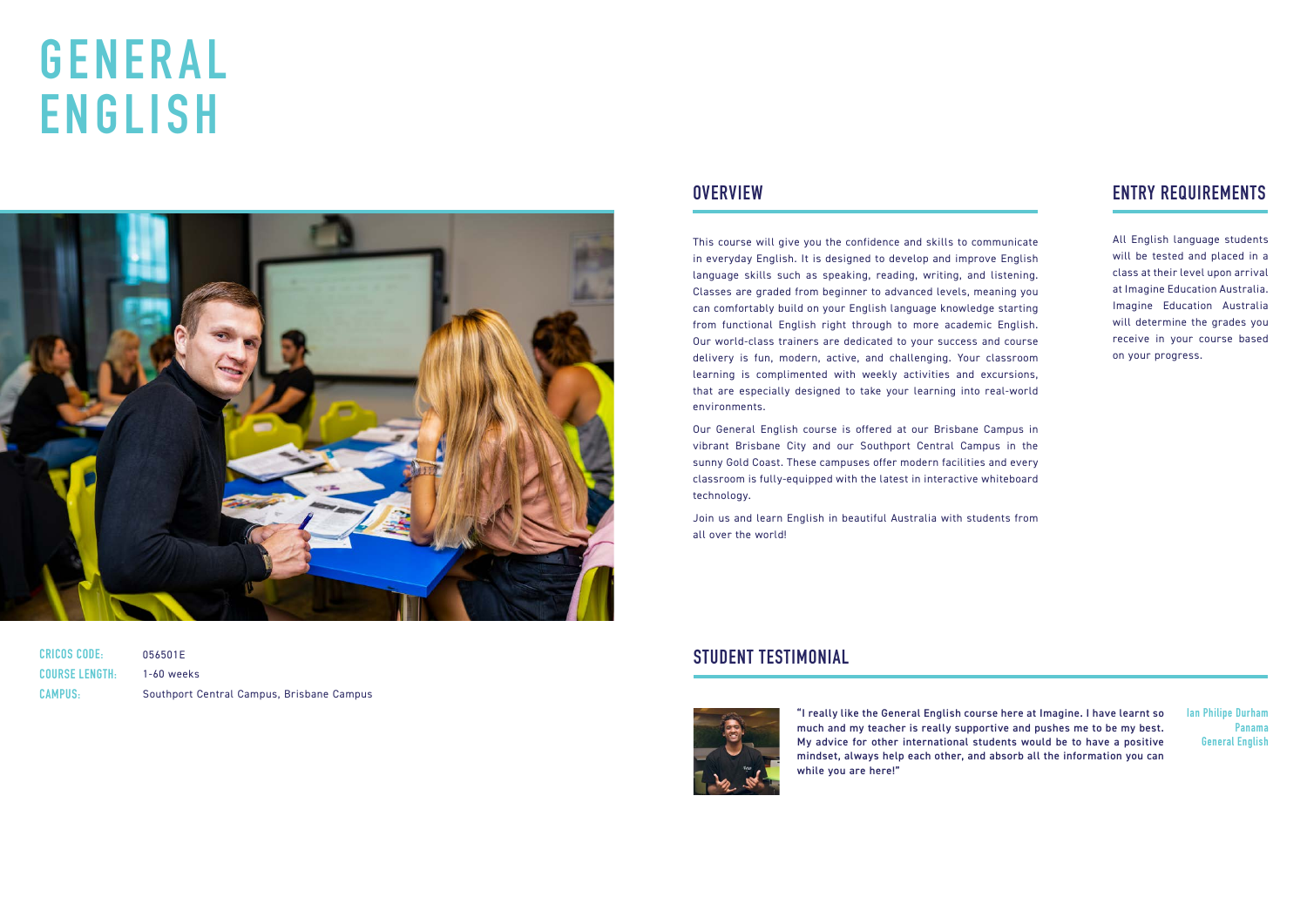# **I E LT S PREPARATION**



| <b>CRICOS CODE:</b>   | 056499E                            |
|-----------------------|------------------------------------|
| <b>COURSE LENGTH:</b> | 1-12 weeks                         |
| <b>CAMPUS:</b>        | Southport Central, Brisbane Campus |

Our IELTS (International English Language Testing System) course is available at our Southport Central Campus on the beautiful Gold Coast and at our Brisbane Campus in vibrant Brisbane City.

This advanced academic English course is designed to prepare you for your IELTS examination. It is structured to give you the high-level English language learning necessary to gain the IELTS score needed for university, Vocational Education and Training (VET), or migration purposes. It is designed to improve your reading, writing, listening, and speaking skills and focuses on examination preparation. Our world-class trainers are dedicated to our students' success, and our modern classrooms are fully-equipped with the latest in interactive whiteboard technology.

Imagine is now a pre-testing centre for IELTS. This allows our students the opportunity to practice taking an IELTS exam using genuine questions under exam conditions. These tests are then marked by genuine examiners and students receive information on their performance. This helps both students and teachers know which areas they need practice in and gives students the experience and confidence to take the test. This is offered free to all our students.

## **OVERVIEW ENTRY REQUIREMENTS**

This course is designed for students at an Upper Intermediate level or above.

"I love all my wonderful teachers and all the staff and my classmates at Imagine. I received an Academic Band of 8 overall for IELTS and I am so thankful to have received such excellent teaching at Imagine!"

### **STUDENT TESTIMONIAL**



**Zoltan Gonczol Hungary IELTS Preparation**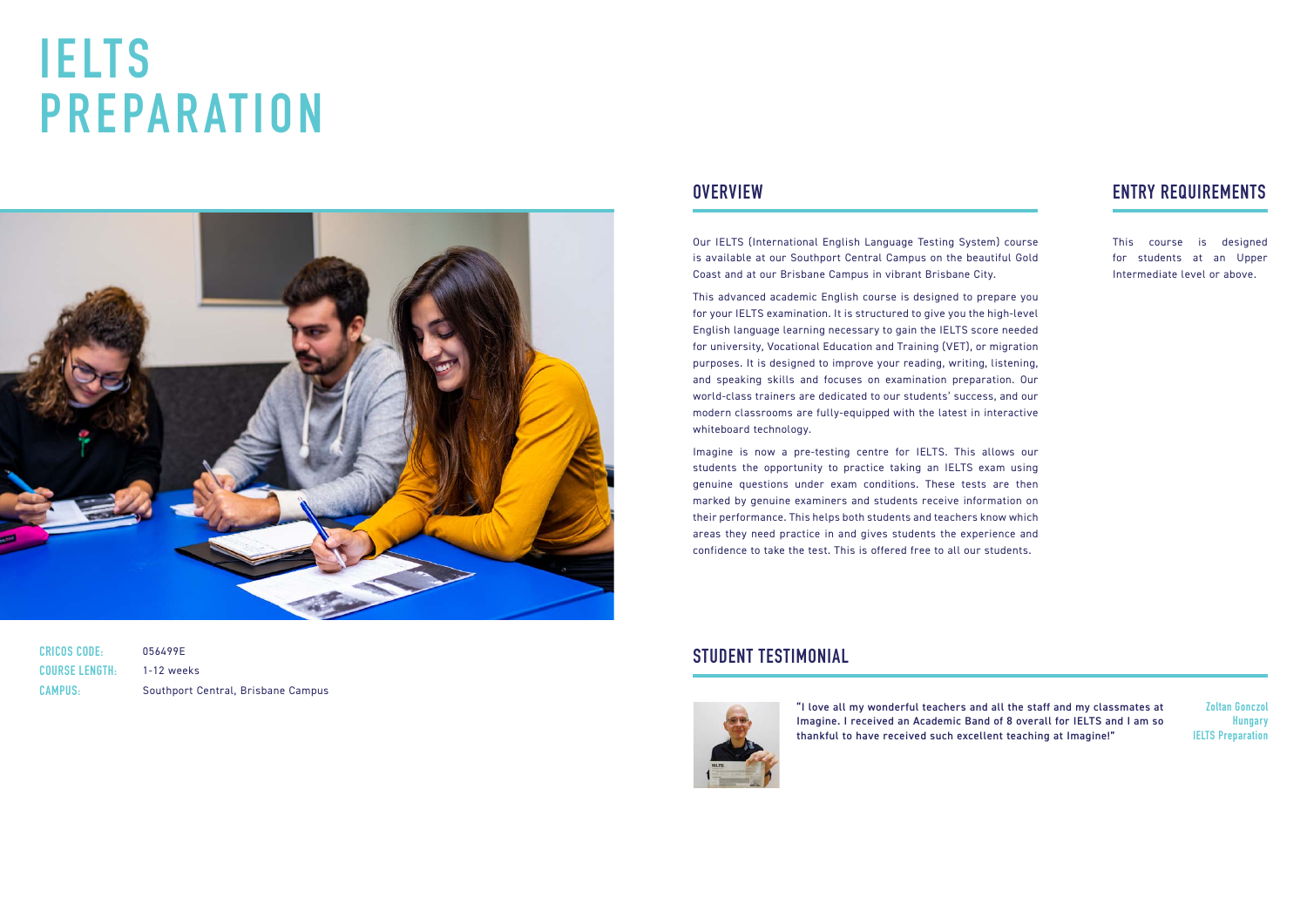# **Y O U N G L E A R N E R S ENGLISH PROGRAM**



| <b>CRICOS CODE:</b>   |
|-----------------------|
| <b>COURSE LENGTH:</b> |
| <b>CAMPUS:</b>        |

057239F 1-40 weeks Main Campus

At Imagine Education we believe that early education is vital to each child's development and future success. Our Young Learners English Program is offered at our beautiful Main Campus on the Gold Coast, and caters for children aged from six to 12 years of age. The course closely follows the Australian Primary School Syllabus and is ideal for children who plan to attend a primary school in Australia. As there are no minimum weeks to study, this course also caters for children travelling with their families.

The course is delivered by world-class teaching staff, who encourage independent learning in a caring and supportive environment. Course material is varied and fun and delivered in modern classrooms with the latest in interactive whiteboard technology. Students learn about Australian culture and lifestyle, and learn to express their thoughts about themselves and react to the world.

The course also features activities and excursions that are tailored to compliment our students' learning. Regular assessments monitor our students' progress and the program is designed to be flexible to meet their individual needs. Students will receive a certificate at the end of their studies to indicate their level of proficiency.

## **OVERVIEW ENTRY REQUIREMENTS**

This course caters for all levels including Beginner.

"I have learnt so much English at Imagine! I studied nouns, verbs, adjectives, and adverbs. It was difficult at first but now I understand more and it is not so difficult. If I don't understand my teacher helps me and she is very kind to everyone and easy to understand. I like her so much. I like the sport and art we do too! I think that Imagine is very good!"

#### **STUDENT TESTIMONIAL**



**Ako Young Learners English Program**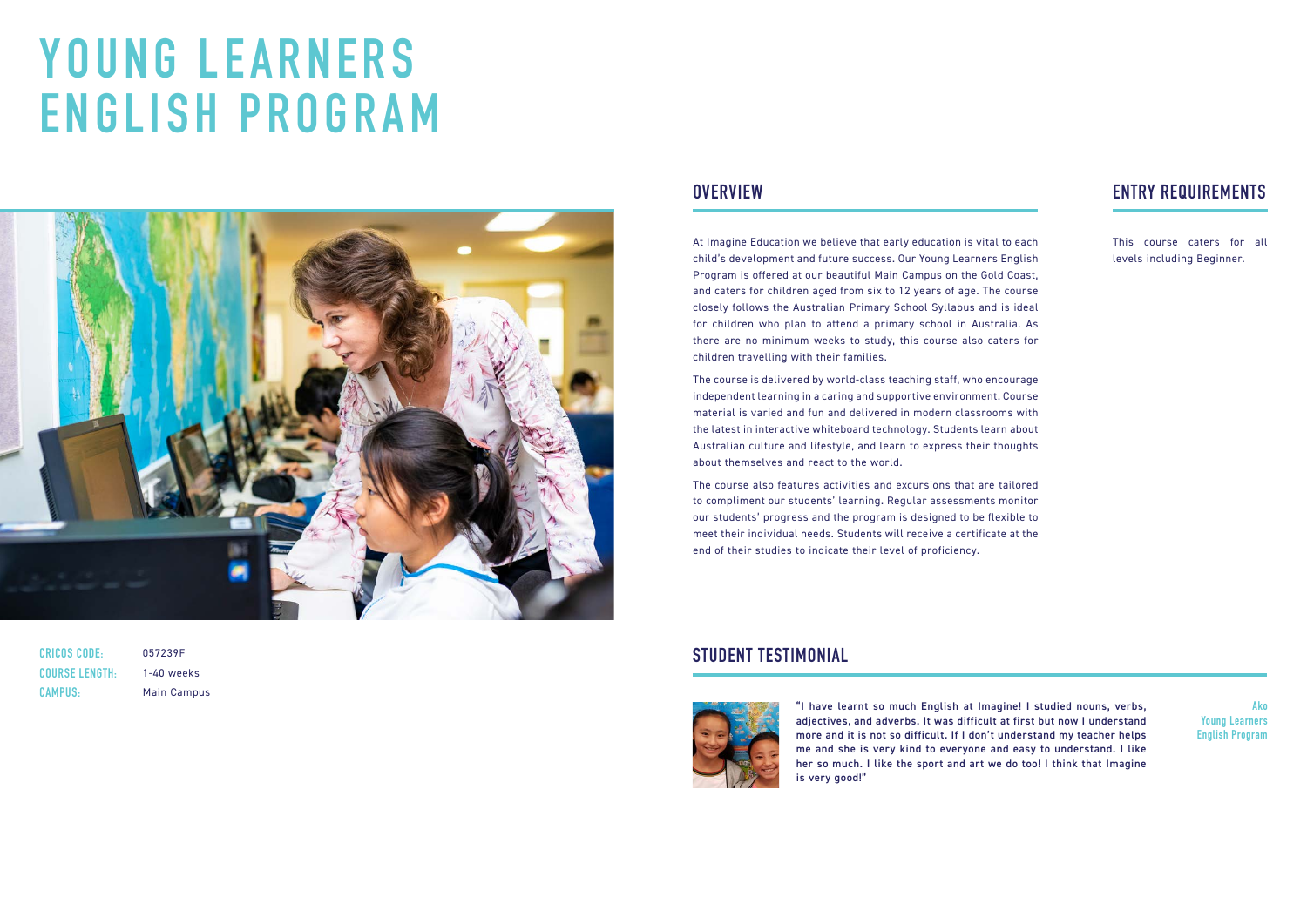# **HIGH SCHOOL PREPARATION PROGRAM**



| CRICOS CODE:          | ۵ |
|-----------------------|---|
| <b>COURSE LENGTH:</b> |   |
| <b>CAMPUS:</b>        | Ν |

056502D 1-60 weeks Main Campus

Our High School Preparation Program is offered at our beautiful Main Campus on the Gold Coast, and is tailored to prepare students for study in an Australian high school. We are proudly partnered with select quality high schools in Queensland and New South Wales for our students to transition into upon completing our program.

The course content is based on the Queensland Secondary School core subject areas. This includes: English for Mathematics, English for Science, Academic Writing, and Public Speaking. The course is delivered by world-class teaching staff who encourage independent learning in a caring and supportive environment. Course material is varied and fun and delivered in modern classrooms with the latest in interactive whiteboard technology. Weekly activities and excursions compliment classroom learning, and students also participate in sporting and co-curricula activities.

Students studying this course will develop self-confidence, maturity, and self-awareness. They will also learn effective study habits to cope with the demands of the Australian education system. Regular assessments monitor our students' progress and the program is designed to be flexible to meet their individual needs. Students will receive a certificate at the end of their studies to indicate their level of proficiency.

## **OVERVIEW ENTRY REQUIREMENTS**

Completion of primary schooling in home country.

"Living in Australia is great! My favourite thing about the Gold Coast is the environment. There is fresh air, blue sky, and beautiful ocean and beaches. Everybody here is really friendly to me. It makes me feel really relaxed. I like talking to the local people and learning more about their lives and culture here. It is very interesting."

### **STUDENT TESTIMONIAL**



**Meitong (Jessie) Luo China HSP Program**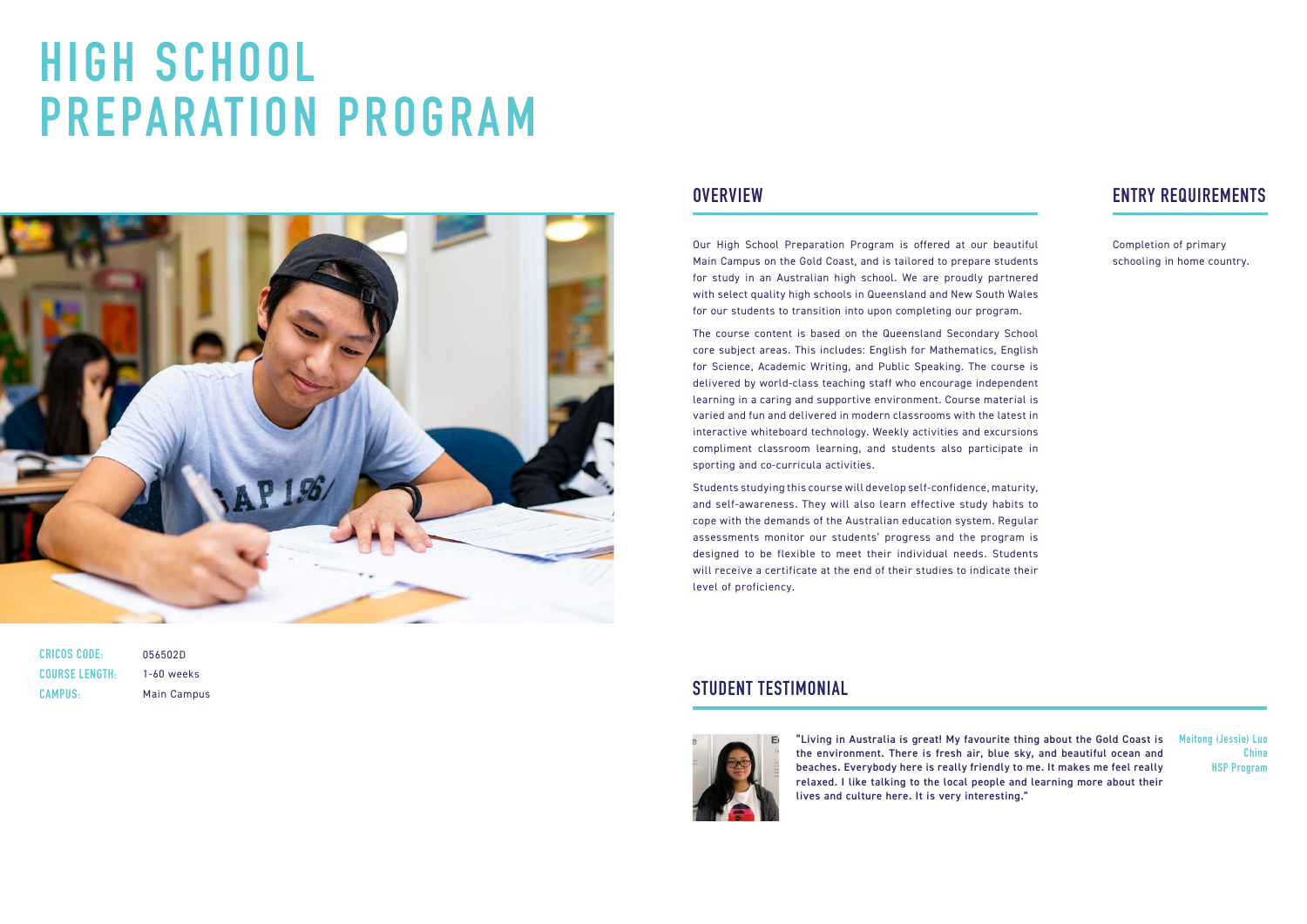|                 | <b>MONDAY</b>                                                                     | <b>TUESDAY</b>                                                                                  | <b>WEDNESDAY</b>                                                                                                     | <b>THURSDAY</b>                                                | <b>FRIDAY*</b>                                                                           |
|-----------------|-----------------------------------------------------------------------------------|-------------------------------------------------------------------------------------------------|----------------------------------------------------------------------------------------------------------------------|----------------------------------------------------------------|------------------------------------------------------------------------------------------|
| $08:00 - 09:30$ | Vocabulary/<br>Grammar                                                            | Vocabulary/<br>Vocabulary/<br>Grammar<br>Grammar                                                |                                                                                                                      | Vocabulary/<br><b>Speaking skills</b>                          | <b>Speaking skills/</b><br>Grammar                                                       |
| $09:45 - 11:30$ | <b>Discussion on topic of</b><br>the week.<br><b>Listening tips and</b><br>skills | <b>Reading tips and</b><br><b>skills</b><br>Listening tips and<br>skills speaking               | <b>Task 1 writing tips</b><br><b>Practice General and</b><br><b>Academic IELTS</b><br><b>Reading tips and skills</b> | <b>Listening skills</b><br>Language for writing<br>task 1 or 2 | <b>Reading skills</b><br><b>Writing skills and</b><br>practice                           |
| $11:45 - 13:30$ | <b>Reading tips and</b><br><b>skills</b><br><b>Writing task 2 tips</b>            | <b>Writing task 1 tips</b><br>and practice<br><b>Speaking part 2</b><br>practice<br><b>TEST</b> | Listening practice test<br><b>Speaking tips</b><br><b>TEST</b>                                                       | <b>Reading skills</b><br><b>Discussion</b><br><b>TEST</b>      | <b>Listening tips and</b><br><b>skills</b><br><b>Vocabulary for IELTS</b><br><b>TEST</b> |

### **YL SAMPLE DAY TIMETABLE:**

| $09:00 - 10:00$ | <b>CORE SKILLS</b><br>Spelling, Sentence construction,<br>Letter of the day |
|-----------------|-----------------------------------------------------------------------------|
| $10:00 - 10:30$ | <b>CORE SKILLS</b><br>Vocabulary theme, Grammar point                       |
| $10:30 - 10:50$ | <b>MORNING TEA</b>                                                          |
| $10:50 - 11:40$ | <b>ENGLISH FOR</b><br><b>MATHEMATICS</b>                                    |
| $11:40 - 12:20$ | <b>ENGLISH FOR</b><br><b>SCIENCE</b>                                        |
| $12.20 - 13.00$ | <b>LUNCH</b>                                                                |
| $13:00 - 13:30$ | <b>JOURNAL</b>                                                              |
| $13:30 - 14:00$ | <b>READING COMPREHENSION</b>                                                |
| $14:00 - 14:45$ | <b>THE ARTS</b><br>Art, Drama, Music                                        |
| $14:45 - 15:00$ | <b>CLEAN UP</b>                                                             |

| $09:00 - 10:00$ | <b>CORE SKILLS</b><br>Speaking, Grammar unit |
|-----------------|----------------------------------------------|
| $10:00 - 10:30$ | <b>CORE SKILLS</b><br>Journal / Reading      |
| $10:30 - 10:50$ | <b>MORNING TEA</b>                           |
| $10:50 - 11:40$ | <b>ENGLISH FOR SCIENCE</b>                   |
| $11:40 - 12:20$ | <b>ENGLISH FOR MATHS</b>                     |
| $12:20 - 13:00$ | <b>LUNCH</b>                                 |
| $13:00 - 14:00$ | <b>ACADEMIC WRITING / NOVEL</b>              |
| $14:00 - 14:50$ | <b>THEME</b>                                 |
| $14:50 - 15:00$ | <b>DIARY &amp; HOMEWORK CHECK</b>            |

#### **HSP SAMPLE DAY TIMETABLE:**

#### **IELTS SAMPLE TIMETABLE:**

|                 | <b>MONDAY</b>                                   | <b>TUESDAY</b>                           | <b>WEDNESDAY</b>                | <b>THURSDAY</b>                      | <b>FRIDAY</b>                             |
|-----------------|-------------------------------------------------|------------------------------------------|---------------------------------|--------------------------------------|-------------------------------------------|
| $13:30 - 14:30$ | <b>Grammar &amp; vocabulary</b><br>revision     | Grammar<br>introduction                  | <b>Reading &amp; vocabulary</b> | <b>Pronunciation</b><br>& intonation | <b>Speaking &amp; functional</b><br>usage |
| $14:30 - 15:30$ | <b>Weekly revision</b><br><b>test</b>           | Grammar use                              | Grammar support &<br>extension  | <b>Listening support</b>             | <b>Weekly wrap up</b>                     |
| $15:30 - 15:45$ | <b>BREAK</b>                                    | <b>BREAK</b>                             | <b>BREAK</b>                    | <b>BREAK</b>                         | <b>BREAK</b>                              |
| $15:45 - 16:45$ | Listening & reading<br>test; speaking test      | <b>Vocabulary</b><br><i>introduction</i> | <b>Writing</b>                  | <b>Speaking</b>                      | <b>CLUBS</b>                              |
| $16:45 - 17:45$ | <b>Test correction &amp;</b><br><b>feedback</b> | Vocabulary workout                       | <b>Writing feedback</b>         | Grammar practice                     | <b>CLUBS</b>                              |

#### **GENERAL ENGLISH AFTERNOON TIMETABLE:**

|                 | <b>MONDAY</b>                              | <b>TUESDAY</b>                    | <b>WEDNESDAY</b>                   | <b>THURSDAY</b>                          |                 | <b>FRIDAY</b>                  |
|-----------------|--------------------------------------------|-----------------------------------|------------------------------------|------------------------------------------|-----------------|--------------------------------|
| $16:30 - 17:30$ | Grammar & vocabulary<br>revision           | Grammar<br>introduction           | <b>Reading &amp;</b><br>vocabulary | <b>Pronunciation &amp;</b><br>intonation | $15:45 - 17:45$ | <b>CLUBS</b>                   |
|                 |                                            |                                   | <b>Grammar support &amp;</b>       |                                          | $18:00 - 19:00$ | Speaking &<br>functional usage |
| $17:30 - 18:30$ | <b>Weekly revision test</b>                | Grammar use                       | extension                          | <b>Listening support</b>                 |                 |                                |
| $18:30 - 19:00$ | <b>BREAK</b>                               | <b>BREAK</b>                      | <b>BREAK</b>                       | <b>BREAK</b>                             | $19:00 - 20:00$ | Weekly wrap up                 |
| $19:00 - 20:00$ | Listening & reading<br>test; speaking test | <b>Vocabulary</b><br>introduction | <b>Writing</b>                     | <b>Speaking</b>                          |                 |                                |
| $20:00 - 21:00$ | <b>Test correction &amp;</b><br>feedback   | Vocabulary workout                | <b>Writing feedback</b>            | Grammar practice                         |                 |                                |

#### **GENERAL ENGLISH NIGHT TIMETABLE:**

|                 | MONDAY                                      | <b>TUESDAY</b>                              | WEDNESDAY                                                        | <b>THURSDAY</b>                      | <b>FRIDAY</b>                             |
|-----------------|---------------------------------------------|---------------------------------------------|------------------------------------------------------------------|--------------------------------------|-------------------------------------------|
| $08:00 - 09:00$ | <b>INTENSIVE SPEAKING</b>                   | <b>INTENSIVE SPEAKING</b>                   | <b>INTENSIVE SPEAKING</b>                                        | <b>INTENSIVE SPEAKING</b>            | <b>INTENSIVE SPEAKING</b>                 |
| $09:00 - 10:00$ | <b>Grammar &amp; vocabulary</b><br>revision | <b>Vocabulary</b><br>introduction           | <b>Reading &amp; vocabulary</b>                                  | <b>Pronunciation</b><br>& intonation | <b>Speaking &amp; functional</b><br>usage |
| $10:00 - 11:00$ | <b>Weekly revision</b><br>test              | <b>Vocabulary tasks &amp;</b><br>activities | Listening tasks &<br>Grammar tasks &<br>activities<br>activities |                                      | Weekly wrap up                            |
| $11:00 - 11:30$ | <b>BREAK</b>                                | <b>BREAK</b>                                | <b>BREAK</b>                                                     | <b>BREAK</b>                         | <b>BREAK</b>                              |
| $11:30 - 12:30$ | Listening & reading<br>test; speaking test  | Introduction of weekly<br>grammar points    | Grammar support &<br>extension                                   | <b>Listening tasks</b>               | <b>CLUBS</b>                              |
| $12:30 - 13:30$ | <b>Test correction &amp;</b><br>feedback    | Grammar games &<br>activities               | <b>Writing</b>                                                   | <b>Speaking practice</b>             | <b>CLUBS</b>                              |
| $13:30 - 14:30$ | <b>TURBO</b>                                | <b>TURBO</b>                                | <b>TURBO</b>                                                     | TURBO                                | <b>TURBO</b>                              |

### **GENERAL ENGLISH MORNING TIMETABLE:**

\*Every 6 weeks there is a simulated IELTS test on Friday (week 6 and 12)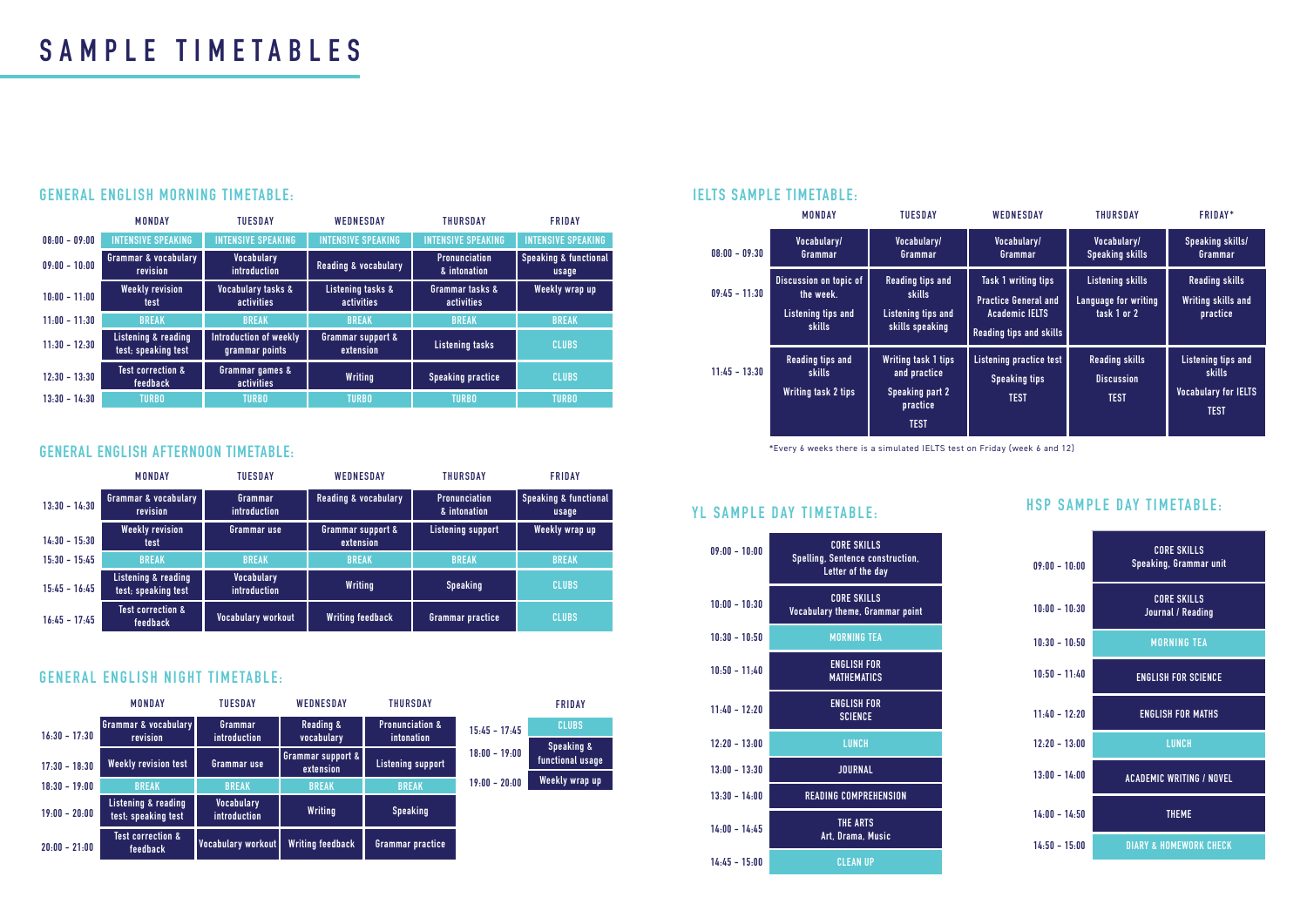# **FREE IMAGINE BUS SERVICE**

**Imagine Education offers our Gold Coast students the unique benefit of our FREE Imagine bus service. This bus service runs every day from Monday to Friday and transports our students from Broadbeach to Surfers Paradise, and between all our Gold Coast campuses. Our convenient bus service saves our students the significant costs of catching public transport.**





- 
- **08:15** Pick up Surfers Paradise Condor Apartments
	-
- **08:30** Pick up/drop off Southport Central Campus- Southport RSL
	-
	-
- **08:55** Drop off Southport Central Campus Southport RSL